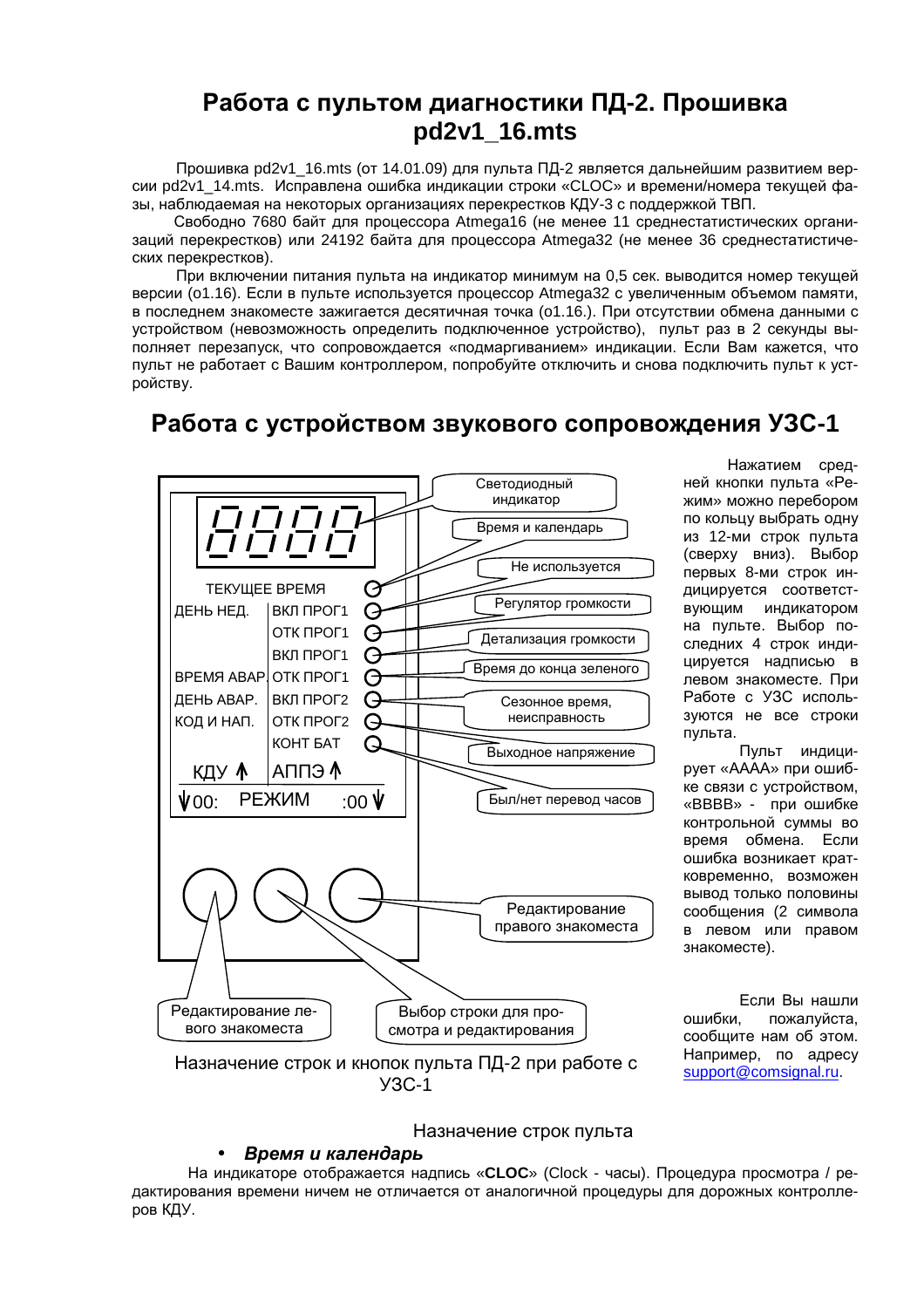#### Ппан

На индикаторе Вы увидите «PLAn». Неиспользуемая строка.

#### $\bullet$ Регулятор громкости

Положение регулятора индицируется в правом знакоместе от 00 до 99% (99% и 100% отображаются числом 99). Левое знакоместо потушено. Нажатием левой кнопки громкость дискретно уменьшается на 5%, нажатием правой кнопки – увеличивается на 5%. Значение громкости с шагом меньше 5% можно задать из конфигуратора УЗС.

В обязательном порядке громкость регулируется под ширину проезжей части при первоначальной установке УЗС на объекте.

#### • Детализация громкости

В левом знакоместе выводится громкость по текущему плану (от 00 до 99%), в правом итоговая громкость (от 00 до 99%) с учетом положения регулятора громкости.

### • Время до конца зеленого

Устройство УЗС автоматически вычисляет время зеленого сигнала светофора для корректного перехода на ускоренное пищание. Оставшееся время работы устройства в секундах отображается в шестнадцатиричном виде (Hex). Старший байт выводится в левое знакоместо, младший байт - в правое. Если время горения зеленого сигнала увеличилось, на индикаторе останется состояние «0000». Служебная строка для диагностики.

#### Сезонное время, неисправность

В левом знакоместе выводится состояние переключателя, разрешающего сезонный перевод времени по правилам Российской Федерации. «00.» - перевод времени запрещен, «01.» перевод времени разрешен. Нажатием левой кнопки пульта можно изменить состояние переключателя.

В правом знакоместе выводится «ЕЕ» в случае, если литиевая батарея часов разрядилась или отсутствует (например, нет контакта).

### • Выходное напряжение

Устройство УЗС обеспечивает измерение выходного напряжения на звукоизлучателе, которое индицируется в дискретах АЦП в шестнадцатиричном виде (0..3FFh). Старший байт выводится в левом знакоместе, младший - в правом. При нулевой громкости возможно небольшое отрицательное смещение (старший байт не отображается). 1 дискрет АЦП примерно соответствует 15 мВ. Служебная строка для диагностики.

#### Был/нет автоматический перевод часов

На индикаторе «0000», если с момента последнего ввода (коррекции) времени автоматического перевода часов на сезонное время не было. «0001», если был перевод на летнее время. «0002», если был перевод на зимнее время.

#### • Менеджер файлов

На индикаторе отображается «П-00». Правая кнопка пульта увеличивает номер файла на единицу, позволяя перебирать по кольцу до 99 файлов. Левой кнопкой пульта можно запустить выбранный файл на исполнение. Файл номер 0 запустить нельзя.

Работа в этом режиме осуществляется так же, как и в КДУ-ЗМ, Н, С. Отличие только в том, что планы громкости отображаются символами «ПУ», а не «ПП». И нет необходимости переключать какие-либо тумблеры или переставлять перемычки в устройстве.

#### Ручное управление  $\bullet$

На индикаторе отображается «РУ00». Устройство УЗС-1 не поддерживает ручного управления. Строка не используется.

#### • Диспетчерское управление и «зеленая улица»

На индикаторе отображается «dy 0». Устройство УЗС-1 не поддерживает диспетчерского управления и команд «зеленой улицы». Строка не используется.

#### • Координированное управление

На индикаторе отображается «СУ00». Устройство УЗС-1 не поддерживает координированного управления из центра. Строка не используется.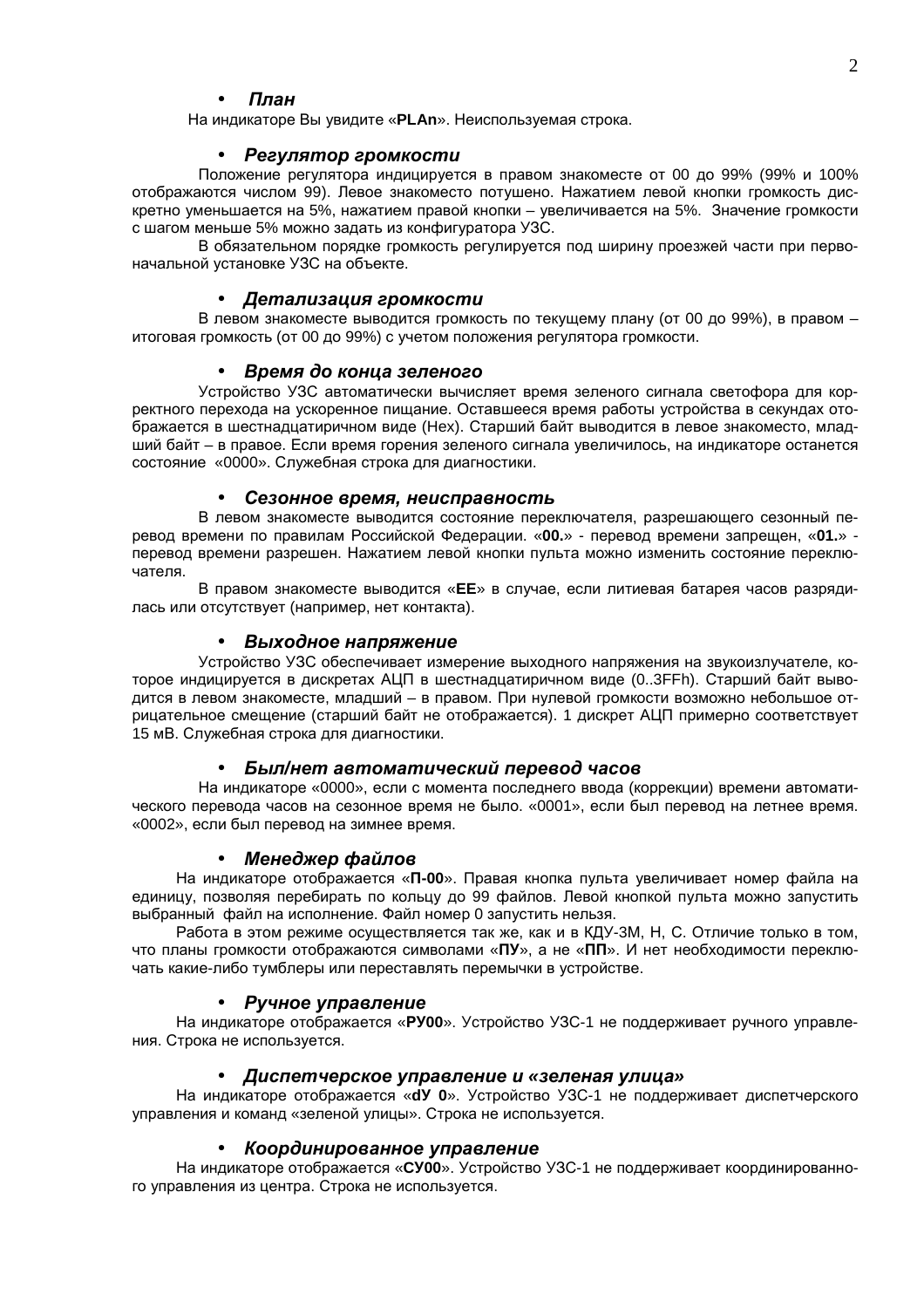

## Работа с контроллерами КДУ-3Н, С

Работа пульта с КДУ-3Н контроллерами полностью аналогична работе с КДУ-3М, за исключением замера токов и напряжения сети. Поскольку эта функция не поддерживается, вместо замера всегда выводится число 99, номер текущего канала не индицируется.

Работа пульта с контроллерами КДУ-3С осуществляется аналогично КДУ-3Н за исключением индикации номеров неисправных каналов (коды аварий AA, BB, BD, СС, CD). Поскольку каждый силовой выход контроллера оборудован всеми датчиками, выводится не номер направления, а номер силового выхода контроллера (1бывший 1 красный, 2 бывший 1 желтый, 3 бывший 1 зеленый, ..., 32 - бывший 12 зеленый).

Назначение строк и кнопок пульта ПД-2 при работе с КДУ-ЗН, С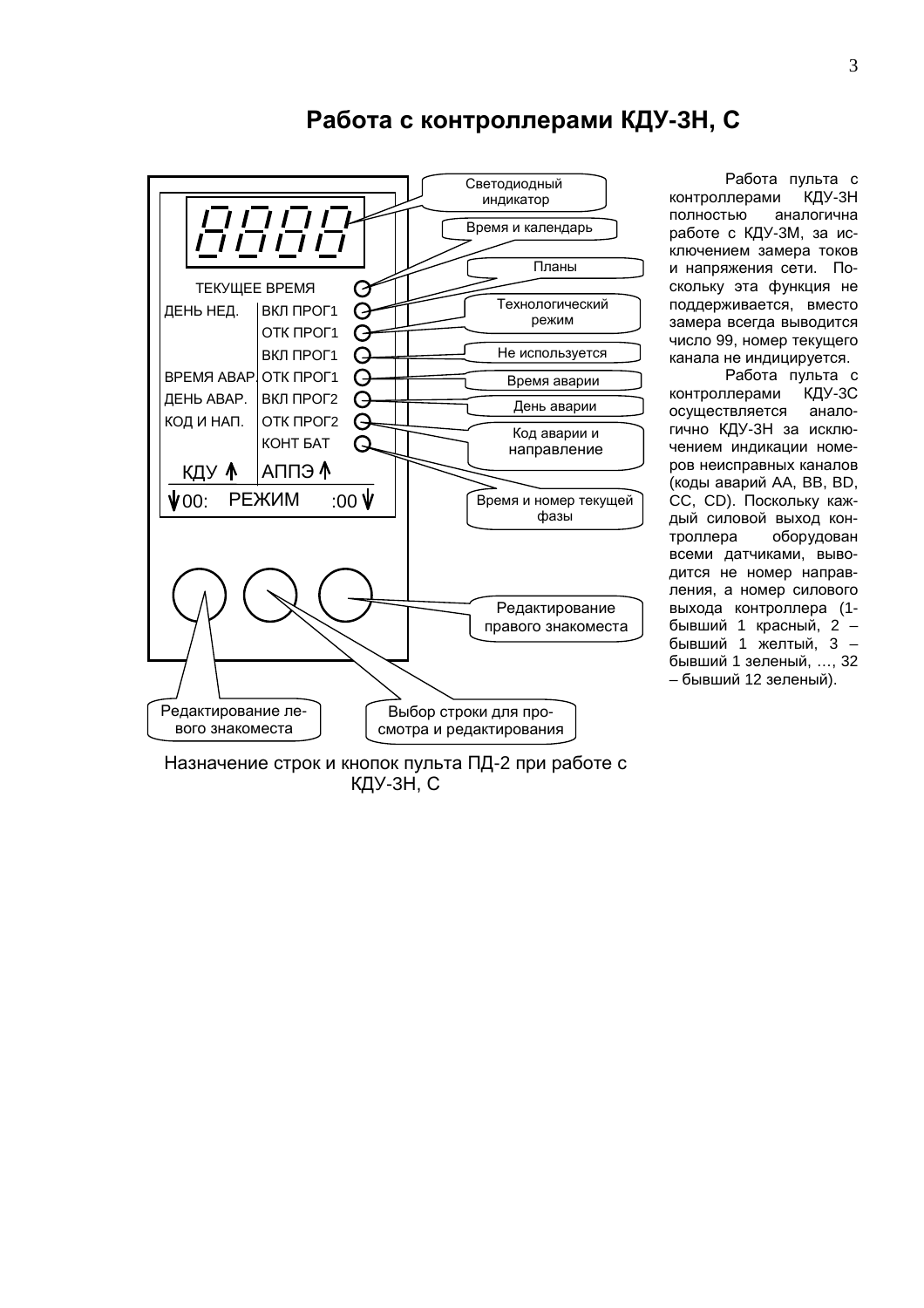

## Работа с контроллерами КДУ-3М

Работа пульта с контроллерами КДУ-3М аналогична работе  $\mathbf{c}$ КДУ-3 за исключением первых двух строк:

- время и календарь,

- планы.

При замере токов число 99 примерно соответствует току 2 А в «ламповом» режиме и 0,55А в «светодиодном».

Также, в левом знакоместе строки «день аварии» левой кнопкой можно выбирать записи в журнале аварий и просматривать их в строках «время аварии», «день аварии», «код и направление».

Остальные строки и принципы работы остаются такими же, как для КДУ-3.

### Назначение строк и кнопок пульта ПД-2 при работе с КДУ-ЗМ

#### Время и календарь

На индикаторе отображается надпись «CLOC» (Clock - часы). Для входа в режим просмотра/редактирования часов и календаря необходимо нажать левую кнопку пульта. При нажатии на правую произойдет то же самое, но с автоматическим переходом в режим редактирования. (инкремента года). Режим редактирования отличается от просмотра тем, что в нем не происходит ежесекундного обновления индикации. Часы контроллера в это время продолжают идти.

Нажатием левой кнопки показания в левом знакоместе увеличиваются на единицу (инкремент). Если, удерживая левую кнопку нажатой, нажать среднюю, произойдет уменьшение показаний на единицу (декремент). Нажатие правой кнопки пульта точно так же модифицирует показания в правом знакоместе. Как только Вы начинаете изменять показания в какой-либо строке пульта, Вы оказываетесь в режиме редактирования, когда индикация не обновляется, хотя часы контроллера продолжают идти.

Если во время редактирования, например, минут, возникает переход от 59 к 0, часы не изменяются. Это относится к переполнению любого редактируемого значения.

Ускоренный ввод времени/даты отсутствует.

Нажатием средней кнопки пульта осуществляется выбор строки пульта. Текущая строка по-прежнему индицируется свечением светодиода на светодиодной линейке справа. При этом постоянно светится верхний светодиод, что является признаком пребывания в режиме просмотра/редактирования времени и календаря.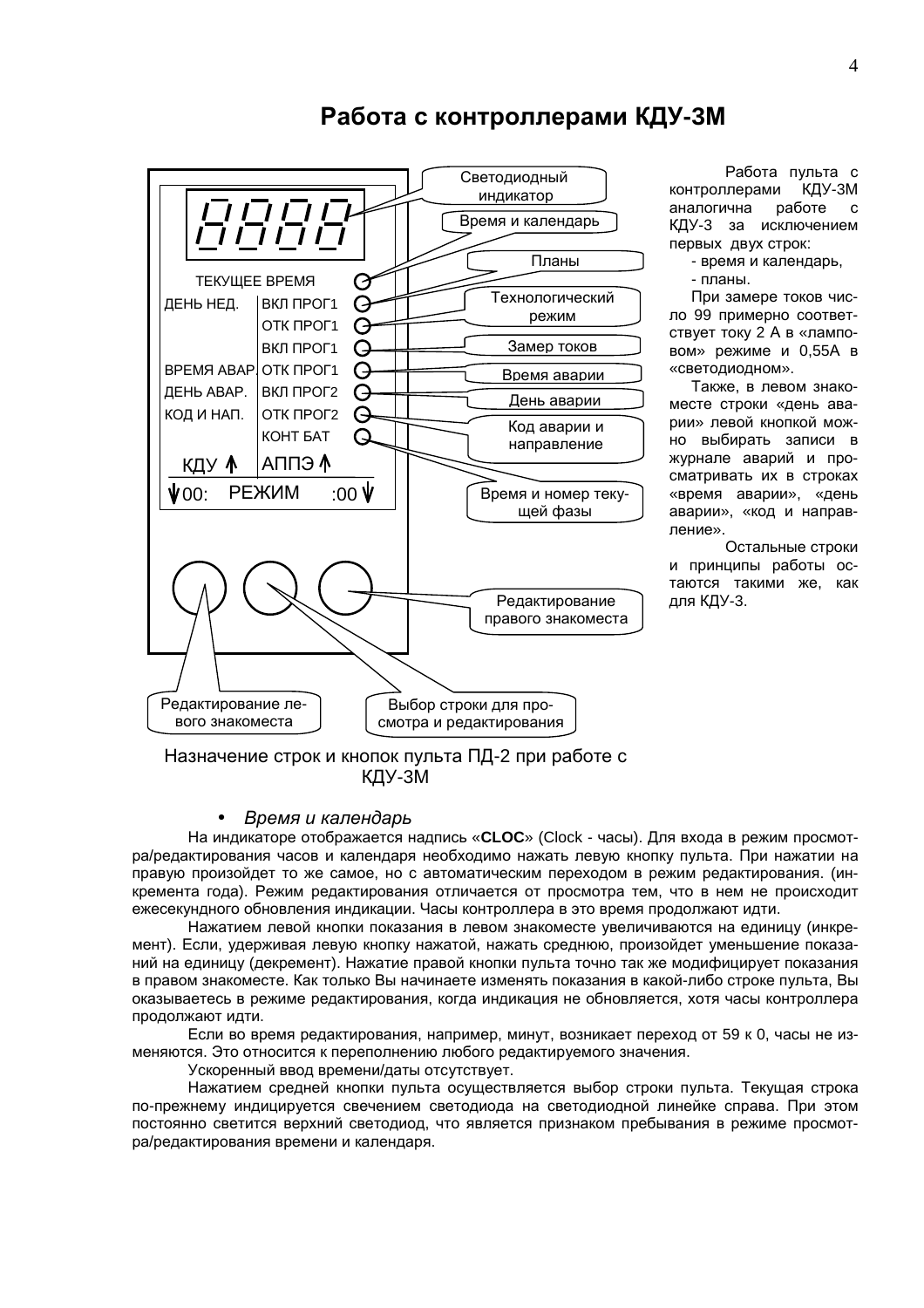#### **Fod**  $\bullet$

На индикаторе отображается текущий год. Например, «2005». На линейке светодиодов справа светится верхний светодиод.

Диапазон изменения года - от 2005 до 2050.

#### Число и месяи  $\bullet$

На индикаторе отображается текущее число (слева) и месяц (справа). Например, «0808» -8 августа. Светится два верхних светодиода. Диапазон изменения числа - от 1 до 28, 29, 30 или 31 в зависимости от месяца и високосности года. Месяц изменяется от 1 до 12.

На этом этапе допускается ввод некорректной даты, так как еще есть возможность изменить текущий год. Проверка корректности ввода года и даты будет выполнена еще один раз, при попытке записи времени/даты в контроллер.

#### • День недели

День недели выводится в правом знакоместе, числом от 01 до 07, как указано в таблице:

|     | Понедельник |
|-----|-------------|
|     | Вторник     |
| з   | Среда       |
|     | Четверг     |
| 5   | Пятница     |
| ี่ค | Суббота     |
|     | Воскресенье |

На светодиодной линейке справа светятся светодиоды в верхней и третьей строке. Левое знакоместо остается пустым, левая кнопка не работает.

#### Часы и минуты

На индикатор выводятся часы (слева) и минуты (справа). На светодиодной линейке справа светятся светодиоды в верхней и четвертой строке. Часы изменяются от 0 до 23, минуты от 0 до 59

#### Секунды  $\bullet$

Выводятся на индикатор в правом знакоместе. На светодиодной линейке справа светятся светодиоды в верхней и пятой строке. Если пульт находится в режиме просмотра времени, показания индикатора изменяются в соответствии с текущим временем. Если Вы находитесь в режиме редактирования, на индикаторе остается последнее считанное значение. Или последнее введеное.

Левое знакоместо пустое, но нажатием левой кнопки пульта осуществляется коррекция по сигналам точного времени. Если текущее значение секунд больше 40, происходит инкремент часов (если требуется, то и дня недели, числа, месяца и т.д.) В противном случае секунды просто обнуляются.

Для более точной коррекции рекомендуется кнопку нажать во время первого - пятого сигнала точного времени (на индикаторе « 01») и ОТПУСТИТЬ с началом шестого сигнала. Это связано с организацией обмена данными пульта и контроллера.

#### Ввод нового времени

На индикатор выводится «Ent.», на светодиодной линейке справа светятся светодиоды в верхней и шестой строке. Нажатием правой кнопки пульта отредактированное время/дату можно записать в контроллер.

Перед записью выполняется проверка корректности ввода даты и года на предмет високосности. Если дата введена неправильно, на экране появится надпись «Err», а затем будет выполнен переход на строку «число и месяц», в которой вы увидите откорректированное значение. Если все верно, надо будет повторить ввод времени.

#### Выход из режима «время и календарь»  $\bullet$

На индикатор выводится «Ehit», на светодиодной линейке справа светятся светодиоды в верхней и седьмой строке. Нажатием правой или левой кнопки можно выйти из режима просмотра/редактирования времени/даты. Пульт выведет номер текущей версии и Вы окажетесь в предыдущем меню. На индикаторе будет «CLOC».

#### План

На индикаторе Вы увидите «PLAn». Эта строка зарезервирована для дальнейшего использования.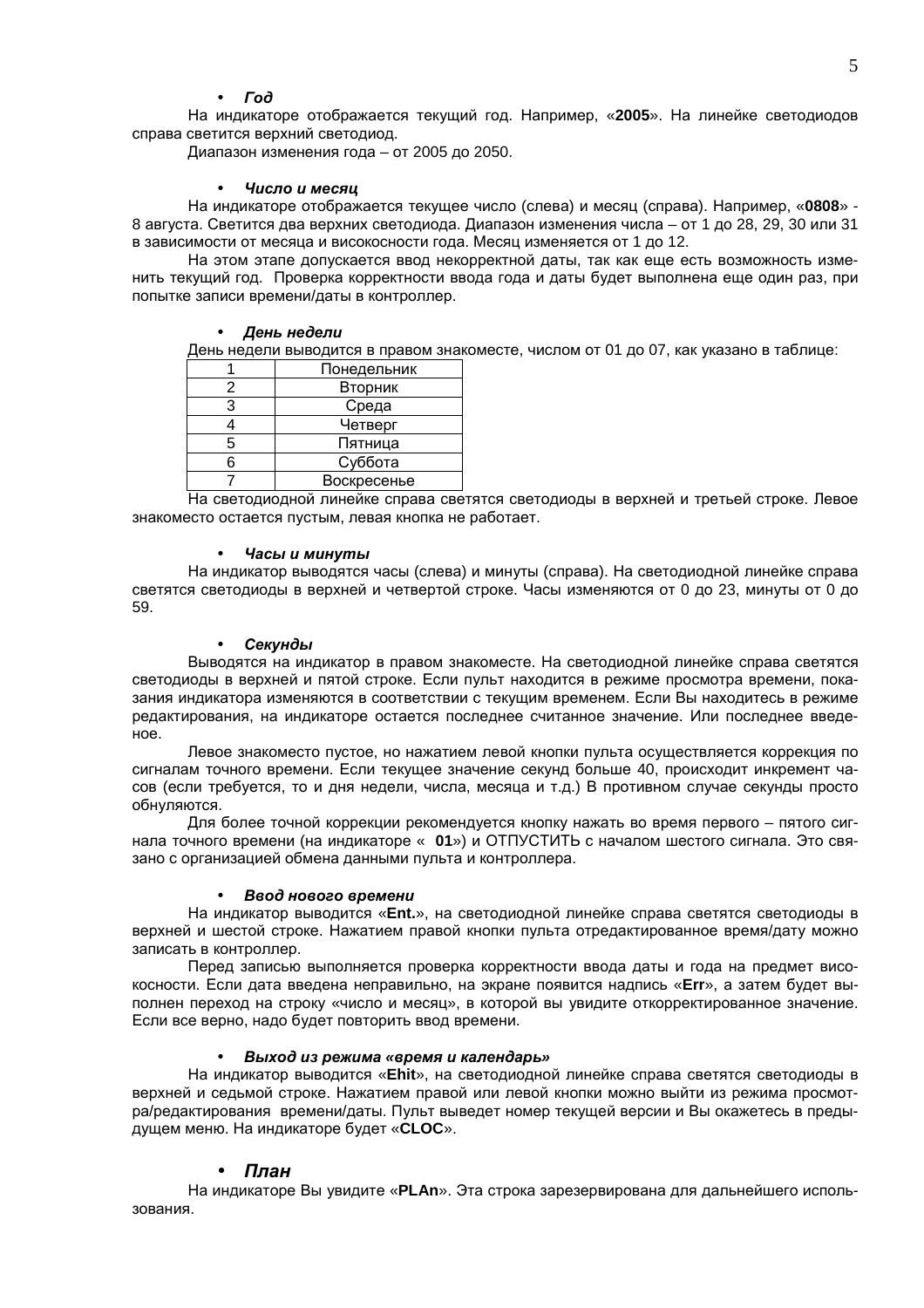## Работа с контроллером КДУ-3, доработанными КДУ-1 и КДУ-1м



На рисунке слева Вы видите внешний вид пульта.

После подключения разъема пульта к контроллеру должен появиться номер версии пульта на индикаторе (о1.14). Это свидетельствует о наличии питания пульта. Спустя 2-3 секунды информация на индикаторе должна принять осмысленный вид и должен загореться верхний светодиод (строка «Текущее время»). Это означает, что пульт определил тип подключенного устройства и готов к работе.

Нажатием средней кнопки пульта «Режим» можно перебором по кольцу выбрать одну из 8-ми строк пульта (сверху вниз).

Пульт индицирует «АААА» при ошибке связи с контроллером. «ВВВВ» при ошибке контрольной суммы во время обмена. Если ошибка возникает кратковременно, возможен вывод только половины сообщения (2 сим-

вола в левом или правом знакоместе).

### Назначение строк пульта

### Текущее время

Отображаются текущие часы и минуты контроллера в 24-х часовом формате. Нажатием на левую кнопку увеличиваются часы, нажатием на правую - минуты текущего времени контроллера. При переходе минут с 59 на 00 происходит увеличение часов на 1. При переходе часов с 23 на 00 происходит увеличение на 1 дня недели (см. далее). Длительное удержание кнопки в нажатом состоянии для стандартных прошивок КДУ-3 не приводит к ускоренному вводу времени. В ряде спецверсий КДУ-3 в этом случае происходит увеличение показаний на 3.

### • День недели

В правом знакоместе индицируется текущий день недели от 0 до 6 (левое знакоместо пустое). Нажатием правой кнопки он увеличивается на единицу. Функции ускоренного ввода нет. При переходе с 6 на 0 никаких изменений не происходит. Соответствие числа на индикаторе дням недели следующее:

Следует иметь в виду, что заказ дополнительных функций КДУ-3 может повлечь исключение некоторых других.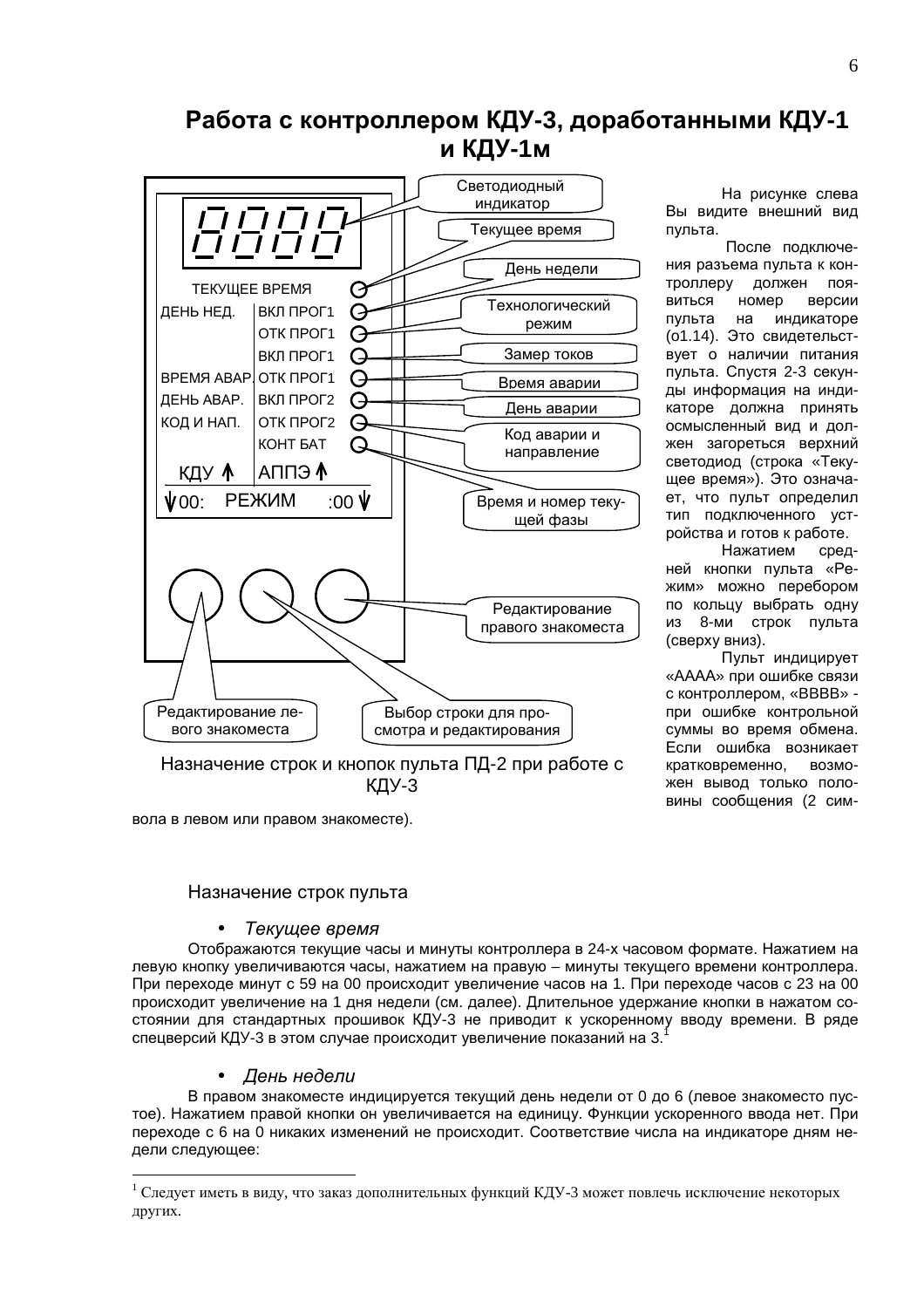|   | Понедельник |
|---|-------------|
|   | Вторник     |
| 2 | Среда       |
| з | Четверг     |
|   | Пятница     |
| 5 | Суббота     |
|   | Воскресенье |

#### $\bullet$ Технологический режим

На индикаторе высвечивается «00 00». Вход в технологический режим возможен только тогда, когда тумблер желтого мигания находится в положении «Вкл». Следует отметить, что из-за нестандартного для водителей поведения контроллера не рекомендуется включать этот режим на перекрестке. Также в технологическом режиме отключается проверка количества защитных отключений. То есть после отработки аварийной ситуации контроллер возвращается в работу. Нажатием левой кнопки перебором по кольцу в левом знакоместе пульта выбирается номер технологического режима.

Выход из технологического режима выполняется по одному из событий:

- выключение тумблера желтого мигания,
- отключение пульта диагностики от разъема,
- ввод в левом знакоместе числа 00.

Технологические режимы КДУ-3 (число в левом знакоместе пульта):

- 00 выход из технологического режима
- ◆ 01 Режим прогона в реальном времени / ручного ввода фазы (с контролями).
	- Сразу после входа в режим контроллер через «все красные» уходит в работу в соответствии с текущим временем, выставленным ранее, и опросом датчиков красных/зеленых, указанных в организации перекрестка. В правом знакоместе выводится номер первой найденной фазы, независимо от текущего состояния (обычно «01»). Нажатием правой кнопки пульта можно перебором по кольцу выбрать интересующую фазу из имеющихся в конкретной организации (1-12 рабочие фазы, 14 - желтое мигание, 15 - отключенное состояние). Выбрать промтакт (13) нельзя. Для подтверждения ввода надо нажать среднюю кнопку «Режим». С этого момента до выхода из технологического режима «01» контроллер переходит в режим ручного ввода фазы (аналогично работе с ВПУ выносным пультом управления). То есть контроллер будет находиться в выбранной фазе до тех пор, пока не будет введена следующая. Переход с фазы на фазу стандартными прошивками КДУ-3 отрабатывается без пропуска фаз, с соблюдением минимального времени фазы и всеми промтактами.
- $\div$  02 Режим поочередного включения выходов КДУ-3 без опроса датчиков тока и напряжения (без контролей по красным и зеленым).

В правом знакоместе выводится «01» и контроллер включает первый красный выход (остальные погашены). Нажатием на правую кнопку пульта можно по кольцу переключать выходы контроллера. Цифре 1 в правом знакоместе соответствует 1 красный, цифре 2 - 1 желтый, 3 - 1 зеленый, 4 - 2 красный и т. д. 0 все выходы выключены. Для КДУ-3.1 максимальное число выходов 16 (соответствует 6-ому зеленому), КДУ-3.2 - 24 (8 зеленый), КДУ-3.3 - 32 (12 зеленый).

В этом режиме интерес представляет строка «Замер токов», в которую можно попасть, не выходя из текущего режима нажатием средней кнопки пульта «Режим». В правом знакоместе можно будет увидеть результат замера тока в текущем канале.

• 03 - Режим поочередного включения выходов КДУ-3 с опросом всех датчиков тока и напряжения (с контролями по красным и зеленым), независимо от текущей организации перекрестка.

Полностью аналогичен режиму «02», только выполняется опрос всех датчиков обратной связи. При срабатывании какого-либо датчика код аварии можно посмотреть в строке «код аварии и направление» (строка выбирается нажатием средней кнопки «Режим»). Также следует отметить, что в технологическом режиме отключается проверка количества защитных отключений. То есть после отработки аварийной ситуации контроллер возвращается в работу.

 $\div$  04 - Режим прогона в реальном времени / ручного ввода фазы (без контролей). Полностью аналогичен режиму «01», только не выполняется опрос всех датчиков тока. Рекомендуется для проверки правильности организации перекрестка на ремонтном стенде.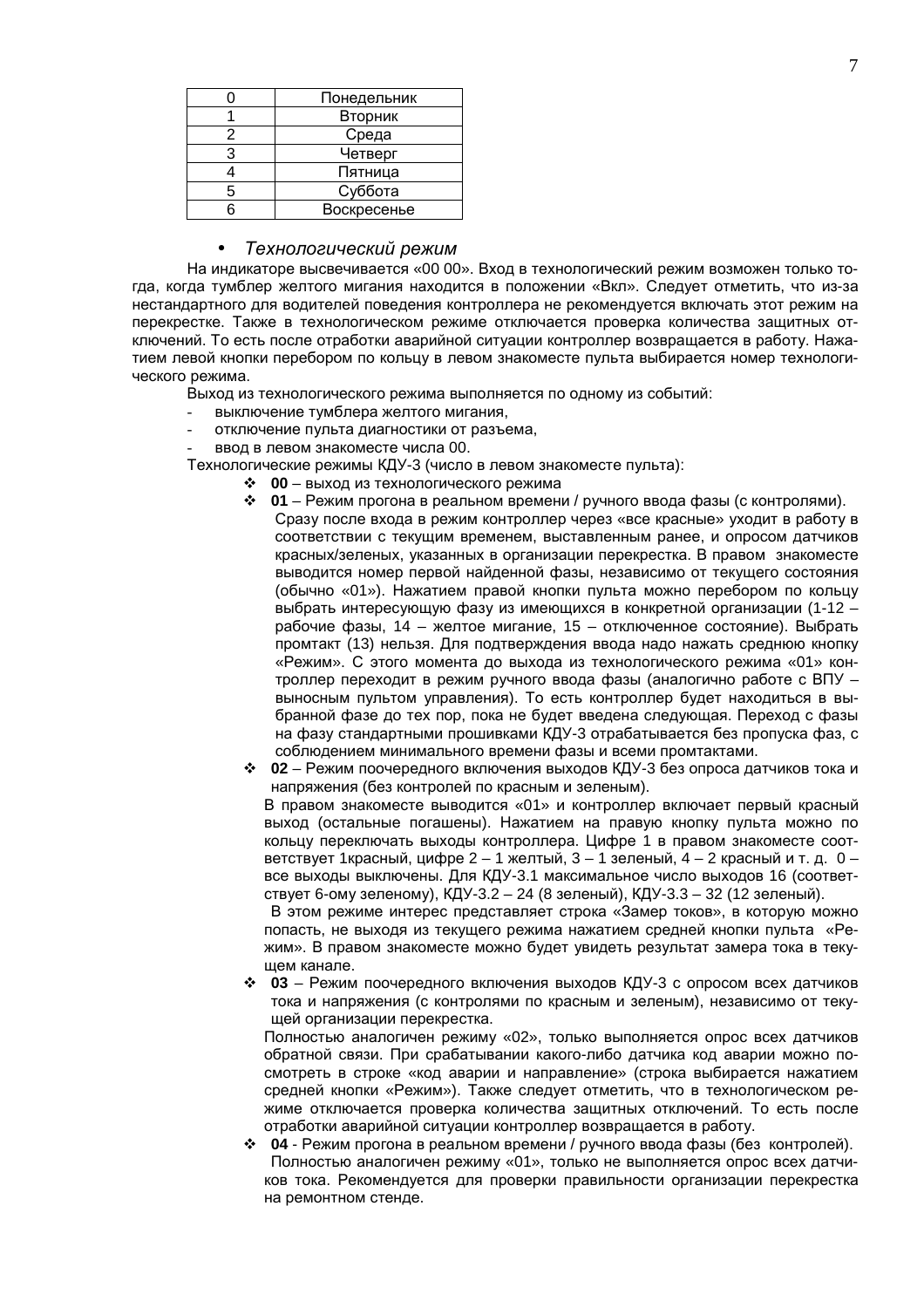#### Замер токов

В левом знакоместе выводится ноль в технологическом режиме работы или условный номер измеряемого канала при работе алгоритма поиска изменившейся нагрузки. Практической ценности для пользователя номер канала, в котором проходит замер тока, не представляет.

В правом знакоместе в условных единицах выводится либо текущий ток в технологическом режиме, либо его нормированное значение в рабочем режиме. Интерес представляет значение .<br>тока в технологическом режиме. Если переключатель SA1.х контроллера находится в положении «лампы» (замкнут, "ON"), число 99 примерно соответствует току 1,8А. При большем токе информация на индикаторе округляется до 99. Если переключатель SA1. х находится в положении «светодиоды» (разомкнут, «ОFF»), число 99 примерно соответствует току 0,5 А. При большем токе информация на индикаторе округляется до 99.

### Доработанные контроллеры КДУ-1, КДУ-1м не поддерживают замер токов.

Перед запуском процедуры калибровки КДУ-3 под текущую нагрузку необходимо перевести контроллер в рабочий режим (так как в нем включаются все выходы, которые надо контролировать). Для запуска калибровки необходимо нажать правую кнопку пульта до появления в правом знакоместе надписи «d0». Процедура автоматической калибровки запущена. Через несколько минут (зависит от организации перекрестка) она завершится сама. без участия оператора. Об ее окончании говорит исчезновение надписи «d0». Если программное обеспечение контроллера не поддерживает калибровки, надписи «d0» Вы не увидите. Во время процедуры калибровки информация о текущей нагрузке записывается во Flash-память контроллера. Поскольку возможно использование микросхем Flash-памяти разных производителей, при калибровке КДУ-3 обратите, пожалуйста, внимание на маркировку микросхемы, поскольку от этого зависит положение джампера ХР1 контроллера, как это указано в таблице. Для КДУ-3М положение джампера безразлично.

| Тип микросхемы                  | Перемычка ХР1      |
|---------------------------------|--------------------|
|                                 | Не устанавливается |
| ATMEL 24C16<br>(Atmel)          |                    |
|                                 | Устанавливается    |
| 24LC16 - I/P (Microchip)        |                    |
|                                 | Устанавливается    |
| CHN 24C16 (ST Microelectronics) |                    |

Для контроллера КДУ-3М положение джампера ХР1 безразлично.

#### • Время аварии

На индикаторе отображаются часы и минуты аварии в 24-х часовом формате<sup>2</sup>.

При отсутствии неисправности на индикатор ничего не выводится. Если счетчик попыток восстановления не исчерпан, при удачной попытке перезапуска контроллера информация о времени аварии удаляется с индикатора. Если индикация присутствует более 10 секунд (для стандартных прошивок КДУ-3), это говорит о том, что попытки восстановления исчерпаны. Перезапуск контроллера возможен только через выключение питания.

#### День аварии

В правое знакоместо индикатора выводится день недели (0-6), когда возникла неисправность<sup>2</sup>. При отсутствии неисправности индикатор пустой. Поведение индикации дня аварии при перезапусках контроллера аналогично индикации времени аварии. Соответствие числа на индикаторе дням недели такое же, как и при вводе дня недели.

В левом знакоместе перед точкой в шестнадцатиричном виде выводится номер записи журнала аварий. По умолчанию он 0, выводится текущее состояние контроллера. Нажатием левой кнопки пульта можно увеличивать номер записи журнала аварий (по кольцу). При этом в строках «время аварии». «день аварии», «код и направление аварии» будет выводится информация из журнала. Причем, в строке «день аварии» будет указываться не день недели, а дата.

 $^{2}$  Для корректной работы предварительно должно быть правильно выставлено текущее время контроллера.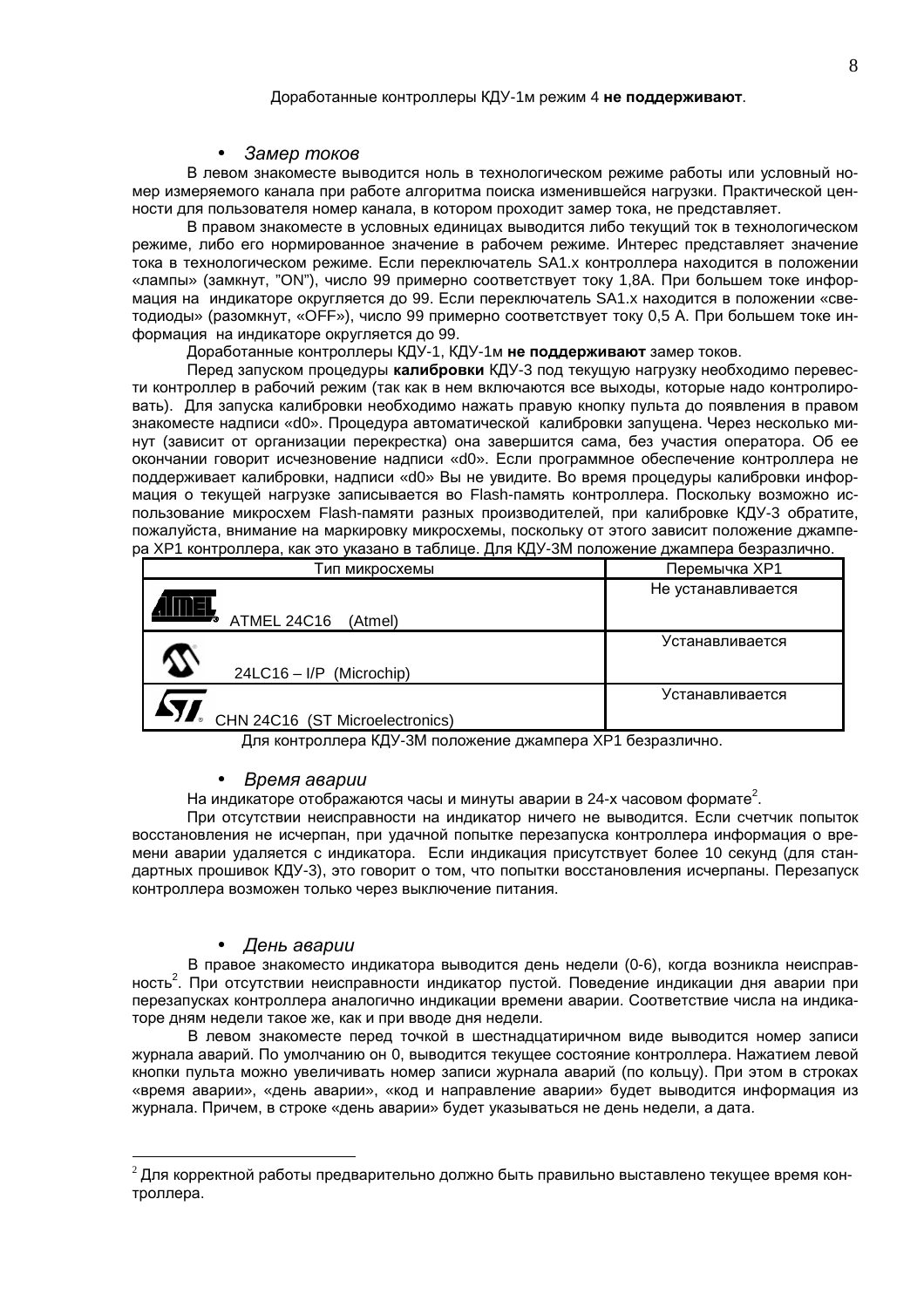Чем больше номер записи, тем раньше произошла авария. Объем журнала зависит от контроллера, КДУ-3М обычно содержит 192 записи. После заполнения журнала новые события перетирают самые старые. Если во время просмотра журнала происходит авария, номер текущей записи автоматически сбрасывается в ноль и пульт индицирует текущее состояние контроллера. Обратите внимание: буква F при просмотре шестнадцатиричных цифр на индикаторе заменяется пробелом.

### Код и направление аварии

В левом знакоместе выводится код неисправности, а в правом - номер неисправного направления или контроллера (в случае каскадного включения), если это возможно определить.

| Код ошибки         | Причина                                                                                                                                                                                                                                                                            |
|--------------------|------------------------------------------------------------------------------------------------------------------------------------------------------------------------------------------------------------------------------------------------------------------------------------|
| <b>88 YY</b>       | Повреждение информации о перекрестке в микросхеме Flash - памяти.                                                                                                                                                                                                                  |
| <b>99 YY</b>       | Отказ сторожевого таймера.                                                                                                                                                                                                                                                         |
| AA YY              | Короткое замыкание или перегрузка выходных цепей.                                                                                                                                                                                                                                  |
| AB ZZ              | Перегрузка выхода (ток более 2,5 A)                                                                                                                                                                                                                                                |
| <b>BBXX</b>        | Конфликт зеленых. Несанкционированное появление напряжения на зеле-                                                                                                                                                                                                                |
|                    | ных лампах.                                                                                                                                                                                                                                                                        |
| <b>BD XX</b>       | Отказ датчика зеленых. Отсутствие напряжения на включенном выходе.                                                                                                                                                                                                                 |
| <b>CC XX</b>       | Перегорание красных. Обрыв красных контролируемых ламп.                                                                                                                                                                                                                            |
| CD <sup>3</sup> XX | Отказ датчика красных. Протекание тока в выключенном канале.                                                                                                                                                                                                                       |
| <b>DDYY</b>        | Сбой связи каскадируемых контроллеров.                                                                                                                                                                                                                                             |
| <b>EEYY</b>        | Сбой по питанию. Переход в энергосберегающий режим. (При отсутствии<br>сети этот код ошибки можно увидеть только после перевода тумблера<br>«ЖМ» в положение «вкл», при этом для выбора требуемой строки пульта<br>диагностики следует кратковременно нажимать на кнопку «Режим».) |

ХХ - Номер направления (01...06 для КДУ-3.1, 01...08 для КДУ-3.2, 01...12 для КДУ-3.3).

YY - Номер контроллера в случае каскадированиия (1 - ведущий, 2 - ведомый).

ZZ - Номер силового выхода (1 - «1кк» или «1кн», 2 - «1жл», 3 - «1зл», 4 - «2кк» или «2кн» и т. д.).

В случае перезапуска контроллера индикация кода и направления аварии снимается. Все происходит так же, как и для времени и дня аварии.

Доработанные контроллеры КДУ-1, КДУ-1м не поддерживают коды СD, ВD, DD.

Не все версии программного обеспечения КДУ-3 поддерживают коды АВ, СD, DD.

Коды AB ZZ, BC KK поддерживаются КДУ-3М или КДУ-3 V7.xx.

В некоторых версиях после кода АА следует номер кадра, в котором произошло короткое замыкание (в Нех-виде). После умножения на 0,5 мс получается время с начала периода сети.

Кроме описанных выше кодов ошибки в журнале могут быть следующие инфо-сообщения (для КДУ-3М):

| Код ошибки | Причина                                                                         |
|------------|---------------------------------------------------------------------------------|
| 77         | Холодный старт. Полная инициализация после включения питания или рес-<br>тарта. |
| F0         | Выполнен перевод времени.                                                       |
| F1         | Текущее время.                                                                  |
| F2         | Выполнен вход в режим программатора. Выход через холодный старт (77)            |

#### Время и номер текущей фазы  $\bullet$

В левом знакоместе выводится время работы контроллера в текущей фазе. Время индицируется в секундах, от 1 до 99. В диапазоне 100...255 секунд на индикатор будет выводиться число «99». Затем начнется отсчет с 1 (раньше, в версиях pd3 х он начинался с 0). Время сложного промтакта отображается по отдельным тактам, отсчет в каждом такте с единицы.

В правом знакоместе выводится условный номер текущей фазы, который имеет значение от 1 до 15: 1...12 - номер фазы в соответствии с Вашей конфигурацией перекрестка; 13 - промтакт; 14 - желтое мигание; 15 - отключенное состояние.

 $3$  Для спецверсий программного обеспечения КДУ-3.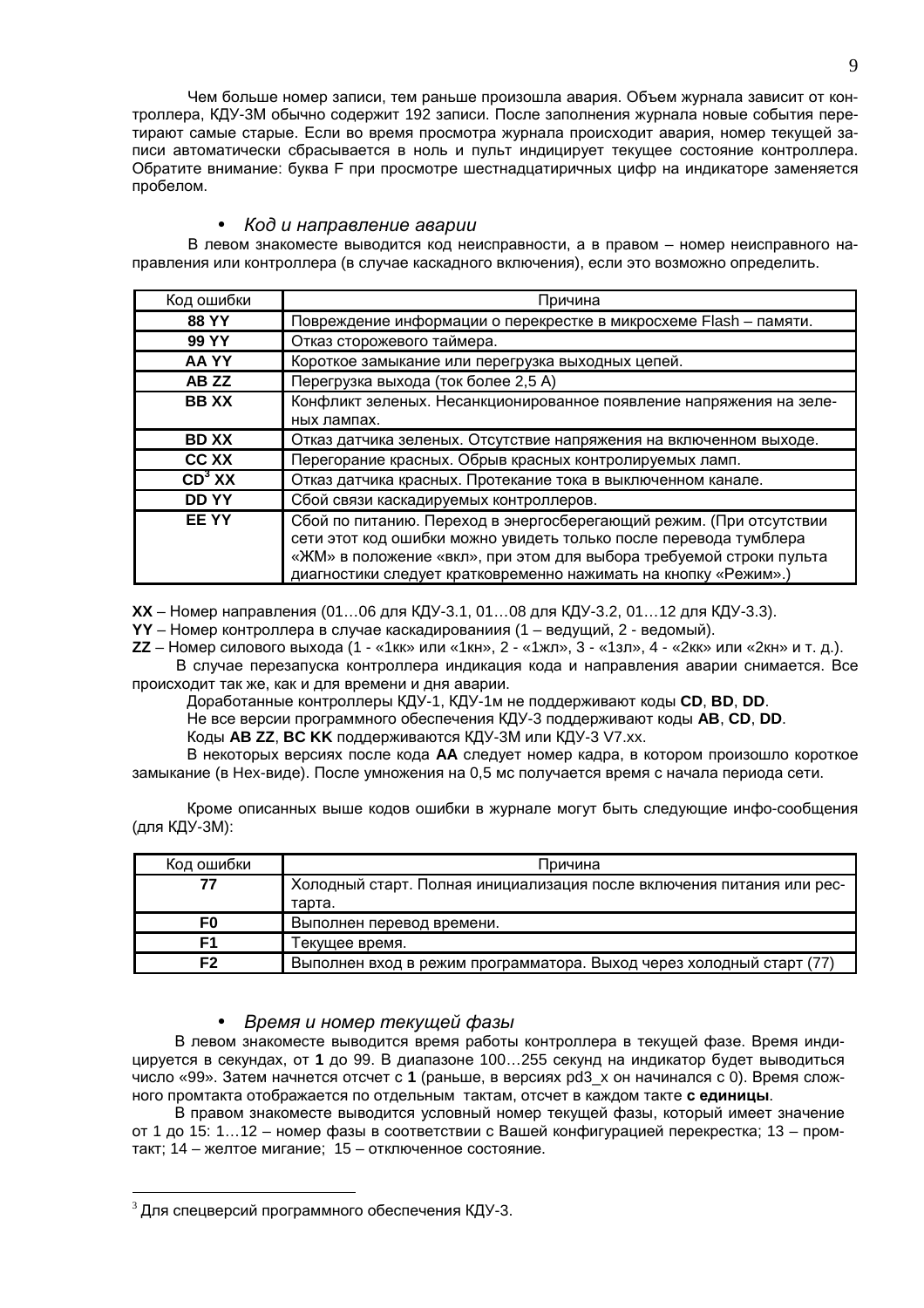### Назначение дополнительных строк пульта

Дополнительные строки вызываются после строки «Время и номер текущей фазы». Перемещение по ним такое же, как и по стандартным строкам - по кольцу, нажатием средней кнопки пульта. После последней дополнительной строки следует строка «Текущее время». При работе с дополнительными строками светодиоды справа гаснут. При работе контроллера в технологическом режиме меняется вход в режим просмотра дополнительных параметров: надо нажать и удерживать нажатой среднюю кнопку пульта в строке «Время и номер текущей фазы». Тогда будет вызвана вторая дополнительная строка (файловый менеджер недоступен).

### • П - файловый менеджер

На индикатор выводится «П-00». Это стартовая позиция, 00 справа – номер отсутствующего файла. Сделано сознательно, чтобы случайно не запустить на исполнение первый записанный файл.

В этом режиме левая кнопка пульта запускает выбранный файл на исполнение. Правая кнопка увеличивает номер файла на единицу, позволяя перебирать по кольцу до 99 файлов. Как уже сказано, файл номер 0 запустить нельзя.

В данной версии прошивки распознаются четыре типа файлов:

- перемещаемые программы .kts на индикаторе слева высвечивается тип «ПР»:
- организации перекрестков .k0, .k1 на индикаторе слева высвечивается тип «ПП»;
- планы громкости .u0 на индикаторе слева высвечивается тип «ПУ»;
- неподдерживаемые файлы такие просто пропускаются при нажатии правой кнопки пульта (номер текущего файла меняется скачком), а если такое невозможно, на индикаторе слева высвечивается «П-». Запустить такие файлы на выполнение нельзя.

Запуск программы позволяет легко вводить новые функции в пульт. Например, это может быть программа для работы с новым оборудованием, что позволяет использовать один и тот же пульт для обслуживания нескольких типов устройств.

Что делать после запуска программы, приведено в описании на подгружаемый модуль. Выход из него всегда выполняется через перезапуск пульта.

Программирование организации перекрестка - довольно ответственная операция. Предварительно необходимо освоить программирование контроллера с помощью кабеля в условиях лаборатории (п.12.6 технического описания контроллера КДУ-3).

Мы советуем Вам при выезде на перекресток иметь запасную микросхему Flash-памяти, джампер (перемычку), а также загружать в пульт минимум две организации перекрестка - старую и новую, чтобы Вы смогли на объекте выполнить откат назад. Некоторые версии программного обеспечения КДУ-3 не поддерживают программирование пультом ПД-2.

Перед началом программирования контроллер должен быть подготовлен к нему:

- Корректно, через желтое мигание, выключите контроллер (тумблер «ЖМ» остался в положении «вкл».).
- Достаньте электронный блок из монтажной панели и установите джампер ХР1, если он не установлен (на плате находится выше процессора D5). Все блоки КДУ-3 комплектуются джамперами, он надет хотя бы на один вывод.
- Установите электронный блок в монтажную панель и включите питание контроллера.
- Подключите пульт диагностики ПД-2.

Старт программирования сопровождается сменой индикации в левом знакоместе с «ПП» на « П». Справа выводится информация о кодах ошибок. Программирование организации выполняется по этапам:

- Установление связи с программируемым контроллером (обычно не более 1 секунды). При отсутствии связи выводится « Ппо» (по - нет). Необходимо убедиться в исправности контроллера и качестве контакта в разъеме пульта.
- Проверка положения тумблера «ЖМ» на монтажной панели контроллера (обычно не более 2 секунд). Он должен быть в положении «вкл». В противном случае на индикатор выводится « ПУb» (Уb - Yellow blinking, желтое мигание). До конца программирования эта проверка будет выполняться в фоновом режиме.
- Проверка наличия джампера (перемычки) ХР1 на электронном блоке КДУ-3.х, разрешающего запись флэш-памяти. До конца программирования выполняется в фоновом ре-

 $4$  Не все версии программного обеспечения КДУ-3 поддерживают фоновый опрос состояния тумблера «ЖМ» во время программирования.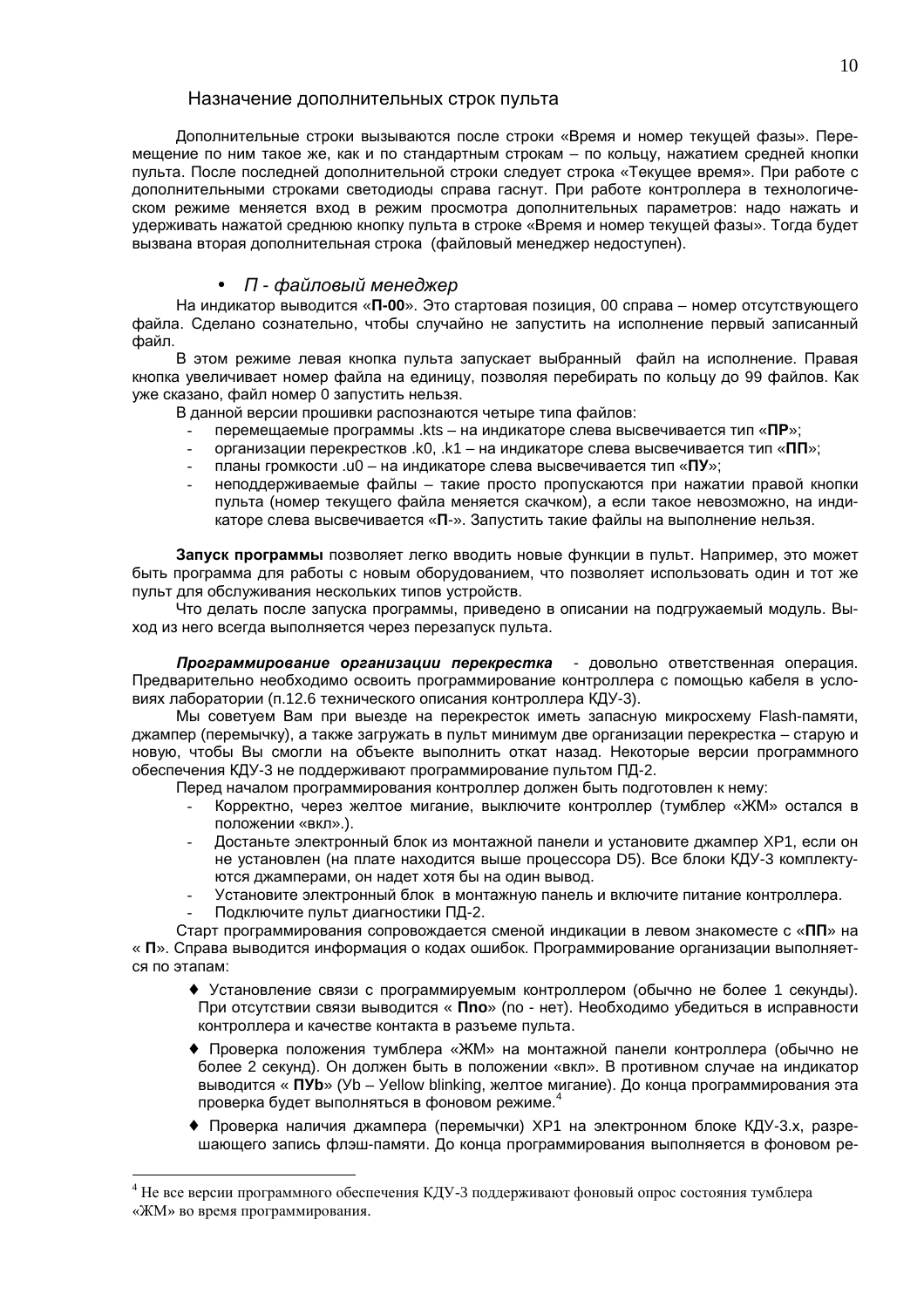жиме. Если не удается выполнить запись, на индикатор выводится « ПЈР» (JP - Jamper, перемычка). Надо установить джампер, он должен обеспечивать надежный электрический контакт. Возможно, это дефект микросхемы флэш-памяти контроллера.

• Программирование. В крайнем правом знакоместе должна мигать точка - процесс начался. Мигание может быть неритмичным, это нормально. Если точка постоянно светится или погашена, процесс приостановлен. Возможно, пропало основное питание контроллера. При отсутствии ошибок на индикаторе только « П .».

Время программирования зависит от размера прошивки (тот размер, что выводится в программе pd2FM) и количества ошибок. В среднем, при отсутствии ошибок, скорость программирования 110 байт в секунду. Типовая прошивка - 400...500 байт (3...5 секунд), максимальная, которая может быть, 2048 байт (18 секунд).

• Верификация (повторная проверка записи). На индикатор выводится «СП ». В крайнем правом знакоместе должна мигать точка. Если точка постоянно светится или потушена. процесс приостановлен. Возможно, пропало основное питание контроллера.

Проверка идет до первой ошибки. Если ошибок нет, на 1 секунду на индикатор выводится «СПdA» (dA - да, положительный результат), иначе «СПпо» (по - нет, отрицательный результат). После чего мы оказываемся в стартовой позиции «П-00» менеджера файлов, а контроллер должен перейти в рабочий режим (желтое мигание). Переход может сопровождаться щелчком реле на монтажной панели - это нормально.

Время верификации зависит от размера прошивки. В среднем скорость верификации 230 байт в секунду. Типовая прошивка - 400...500 байт (2...3 секунды), максимальная, которая может быть, 2048 байт (9 секунд).

Для аварийного завершения процесса можно выключить питание контроллера. Если Вы отключили разъем пульта во время программирования, необходимо выключить и включить питание контроллера. После такой процедуры контроллер может периодически щелкать реле.

Если по каким-либо причинам процесс программирования остановился на длительное время (1-2 минуты), выключите и включите питание контроллера, после чего повторите процесс программирования.

По окончании программирования необходимо установить джампер ХР1 в соответствии с таблицей в пункте «Замер токов».

Программирование планов громкости - выполняется аналогично программированию организации перекрестка. В менеджере файлов планы громкости отображаются символами «ПУ», а не «ПП». И нет необходимости переключать какие-либо тумблеры или переставлять перемычки в устройстве.

### • РУ-команда ручного управления

В левом знакоместе выводится «РУ», в правом - номер фазы в принятой команде ручного управления, который имеет значение от 0 до 15: 0 - команда ручного управления отсутствует; 1...12 - номер фазы пользователя; 14 - желтое мигание; 15 - отключенное состояние. Чередование числа справа с нулем свидетельствует о нормальном приеме команд РУ.

Команда РУ для контроллера самая приоритетная.

#### dУ – номер режима диспетчерского управления  $\bullet$

В левом знакоместе выводится «dy», в правом - номер режима диспетчерского управления:  $0$  – нет диспетчерского управления (биты ДУ, ЗУ не приняты). 1 – диспетчерское управление (бит ДУ), 2 - «зеленая улица» (принят бит ЗУ), 3 - одновременно приняты биты ДУ и ЗУ(диспетчерское управление приоритетнее). По строке «СУ» ниже можно сказать, держит контроллер текущую фазу («СУ 0») или переходит / перешел в диспетчерскую фазу или фазу «зеленой улицы».

Диспетчерское управление следующее по приоритету после РУ.

### • СУ-команда координированного управления

В левом знакоместе выводится «СУ», в правом - номер фазы в принятой и отфильтрованной команде координированного управления, который имеет значение от 0 до 15: 0 - команда координированного управления отсутствует; 1...12 - номер фазы пользователя; 14 - желтое мигание; 15 - отключенное состояние.

Для понимания режима работы контроллера важно, был принят бит ДУ или нет (строка «dy» выше). Если бит ДУ принят, число справа - номер фазы диспетчерского управления, в которую должен перейти контроллер, если фаза соответствует организации перекрестка. Ноль справа при принятом бите ДУ говорит о том, что контроллер должен «застыть» в текущей фазе.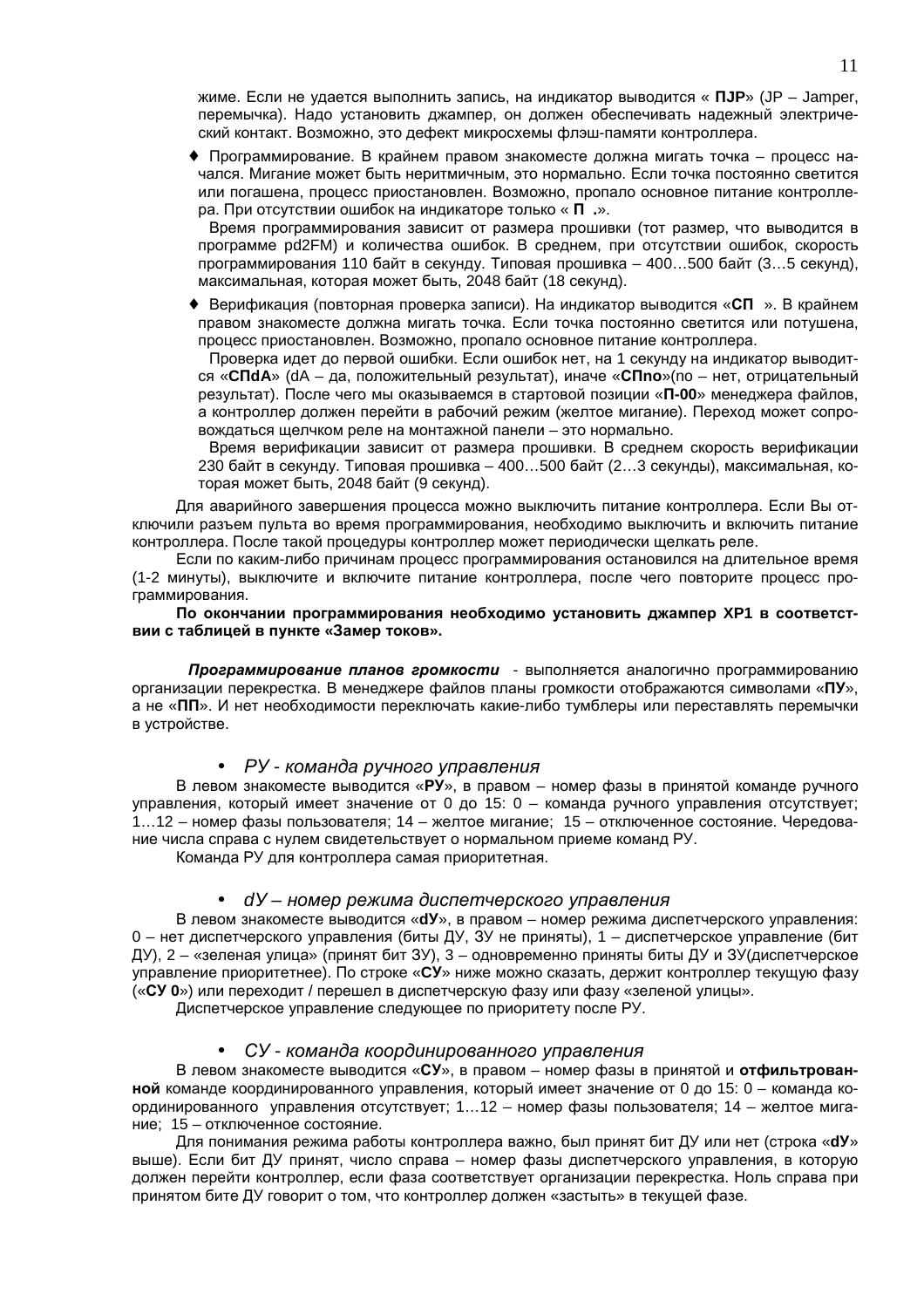Если бит ДУ не принят, число справа - номер фазы обычного координированного управления, следующего по приоритету после ДУ. Ноль справа - локальное управление. Работа в соответствии с организацией перекрестка, занесенной в микросхему Flash-памяти контроллера.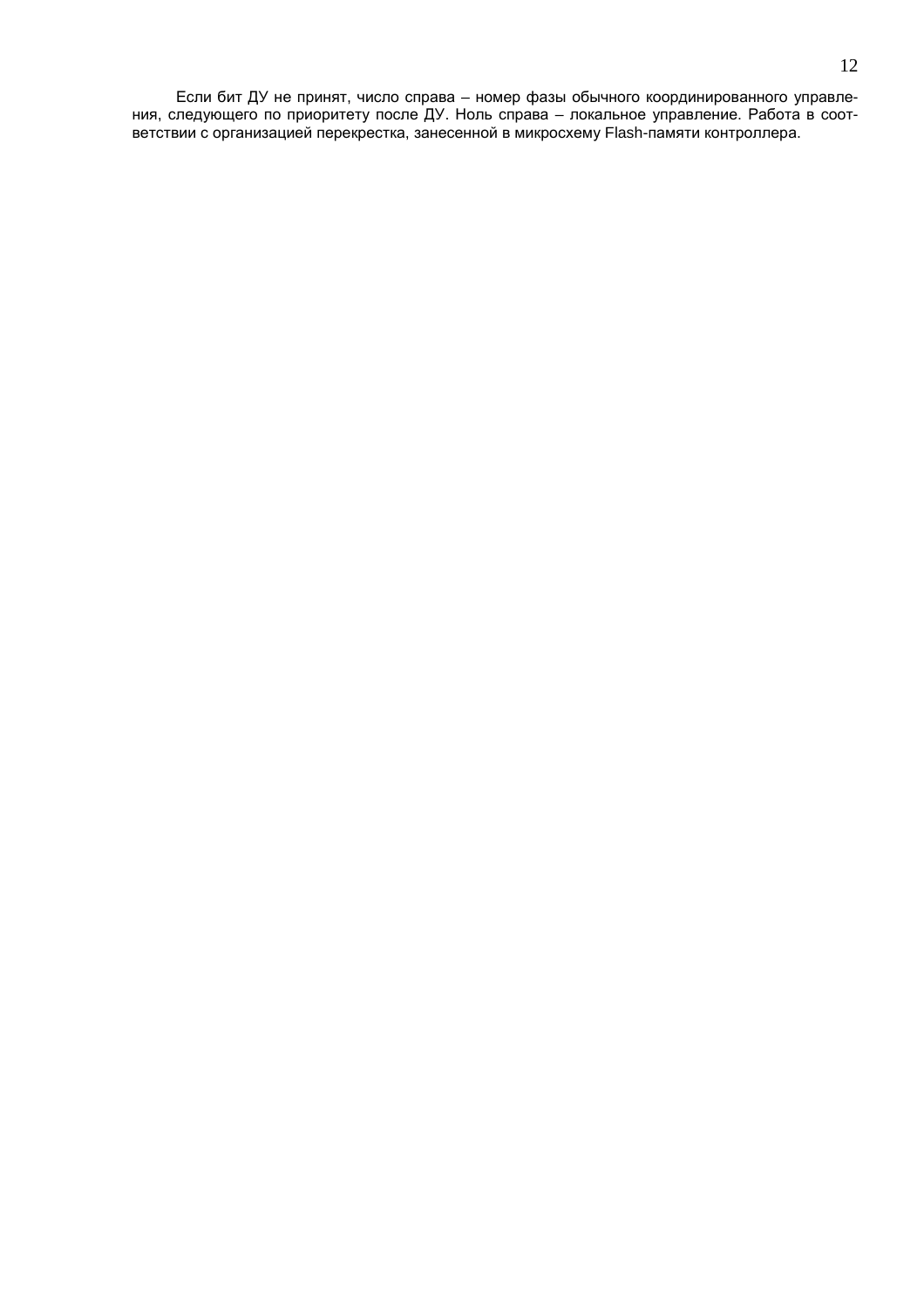

## Работа с контроллерами КДУ-1, КДУ-1м

На рисунке слева Вы видите внешний вид пульта.

Пульт диагностики представляет собой переносной прибор. имеющий на лицевой стороне четырехразрядный светодиодный дисплей, предназначенный для отображения знакочисловой информации, восемь **СВЕТОДИОДНЫХ** индикаторов для отображения типа выводимой информации и три управляющие кнопки, предназначенные для выбора типа выводимой информации на дисплей "режим", изменения значения первых двух знаков на дисплее "00:" и вторых двух знаков ":00".

Вынесенный на удлиняющем кабеле разъем служит для подключения пульта к контроллеру.

При подключении пульта к разъему Х2 работающего KOHтроллера, расположенного на лицевой стороне панели клеммной (или монтажной), на дисплее

Назначение строк и кнопок пульта ПД-2 при работе с КДУ-1, КДУ-1м

должно показываться текущее время, отсчитываемое в данное время внутренним таймером контроллера, а на панели пульта должен загореться светодиод "текущее время". В этом режиме производится правильная установка текущего времени путем нажатия кнопок "00:" и ":"00". При однократном нажатии кнопки "режим" на панели должен загореться светодиод "день недели", а на индикаторе высветится цифра, соответствующая этому дню. При этом значение 0 соответствует понедельнику, 1 - вторнику и т.д. Нажатием кнопки ":00" устанавливается правильное значение. Следующая позиция позволяет провести проверку работоспособности всех выходов контроллера в условиях лаборатории. Для этого необходимо перевести тумблер "ЖМ" в верхнее положение, установить кнопкой "00:" значение на табло "06" и после погасания желтого мигания нажатием кнопки ":00" будут поочередно включаться каналы в следующем порядке: 1к, 1ж, 1з, 2к, 2ж, 2з, и т.д. Если установить кнопкой "00:" код "05", то данная проверка будет производиться с контролем протекания тока по красным лампам и наличия несанкционированного напряжения на зеленых выходах. Позиции "время авар", "день авар", и "код и напр" используются для снятия информации о причине перехода контроллера в отключенное состояние или желтое мигание. В режиме "время авар" на дисплее будет указано время переключения контроллера, в режиме "день авар"- день недели,в который это переключение произошло. В режиме "код и напр" в первых двух цифрах будет указан код аварийного переключения контроллера, при этом код АА соответствует отключению контроллера по причине короткого замыкания или перегрузке выходных цепей, код ВВ - отключение контроллера при несанкционированном появлении напряжения на выходе зеленых ламп, код СС - переход контроллера в желтое мигание при перегорании контролируемых красных ламп. Во втором и третьем случае, на других двух цифрах дисплея будет указан номер направления, вызвавшего данное состояние. В последней позиции выводится номер текущего такта и время в секундах, оставшееся до следующего.